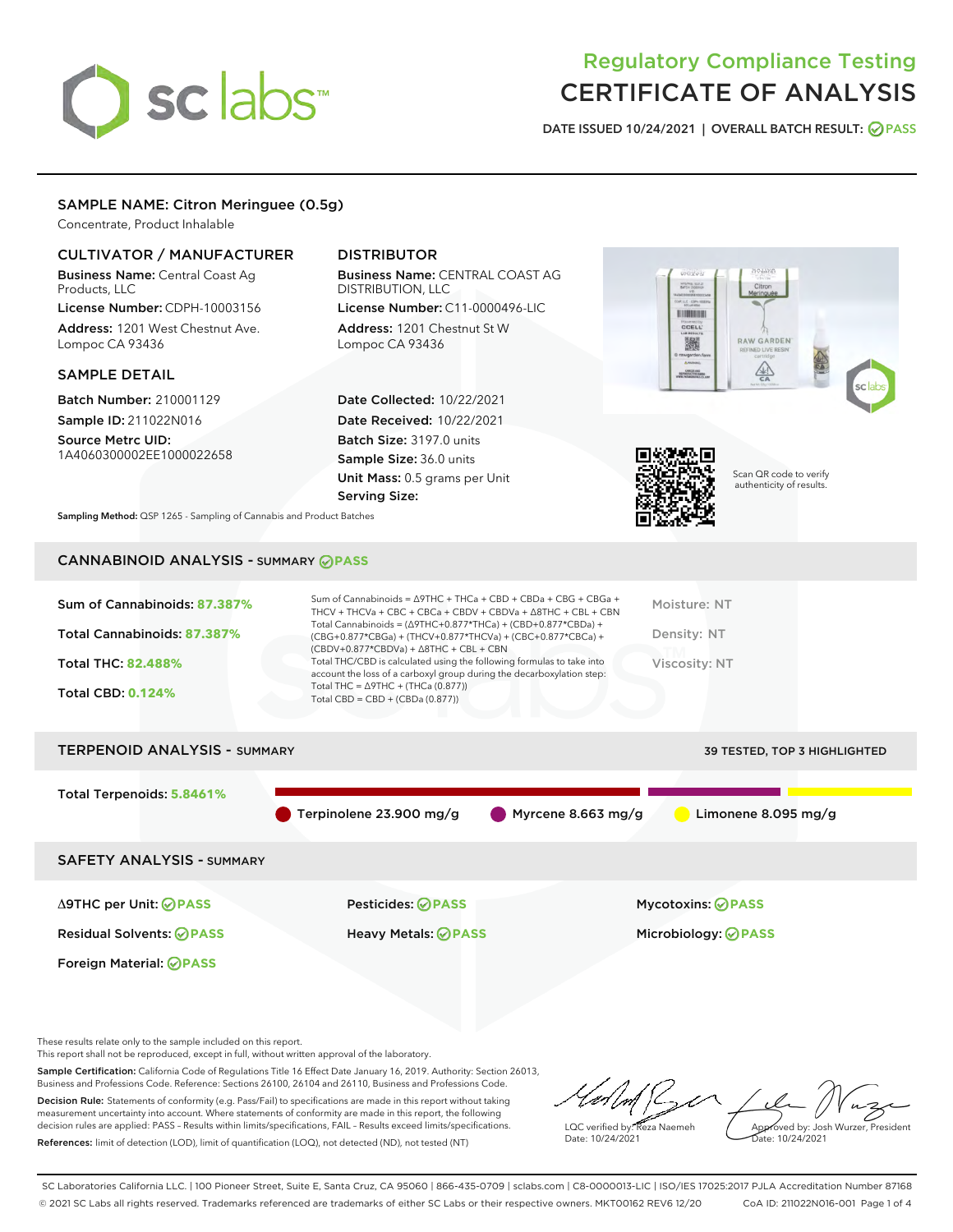



CITRON MERINGUEE (0.5G) | DATE ISSUED 10/24/2021 | OVERALL BATCH RESULT: @ PASS

#### CANNABINOID TEST RESULTS - 10/23/2021 2 PASS

Tested by high-performance liquid chromatography with diode-array detection (HPLC-DAD). **Method:** QSP 1157 - Analysis of Cannabinoids by HPLC-DAD

#### TOTAL CANNABINOIDS: **87.387%**

Total Cannabinoids (Total THC) + (Total CBD) + (Total CBG) + (Total THCV) + (Total CBC) + (Total CBDV) + ∆8THC + CBL + CBN

TOTAL THC: **82.488%** Total THC (∆9THC+0.877\*THCa)

TOTAL CBD: **0.124%**

Total CBD (CBD+0.877\*CBDa)

TOTAL CBG: 2.625% Total CBG (CBG+0.877\*CBGa)

TOTAL THCV: 1.03% Total THCV (THCV+0.877\*THCVa)

TOTAL CBC: ND Total CBC (CBC+0.877\*CBCa)

TOTAL CBDV: ND Total CBDV (CBDV+0.877\*CBDVa)

| <b>COMPOUND</b>  | LOD/LOQ<br>(mg/g)          | <b>MEASUREMENT</b><br><b>UNCERTAINTY</b><br>mg/g | <b>RESULT</b><br>(mg/g) | <b>RESULT</b><br>(%) |
|------------------|----------------------------|--------------------------------------------------|-------------------------|----------------------|
| <b>A9THC</b>     | 0.06/0.26                  | ±28.376                                          | 824.88                  | 82.488               |
| <b>CBG</b>       | 0.06/0.19                  | ±1.034                                           | 26.25                   | 2.625                |
| <b>THCV</b>      | 0.1 / 0.2                  | ±0.51                                            | 10.3                    | 1.03                 |
| <b>CBN</b>       | 0.1/0.3                    | ±0.44                                            | 6.7                     | 0.67                 |
| $\triangle$ 8THC | 0.1/0.4                    | ±0.36                                            | 4.5                     | 0.45                 |
| <b>CBD</b>       | 0.07/0.29                  | ±0.057                                           | 1.24                    | 0.124                |
| <b>THCa</b>      | 0.05/0.14                  | N/A                                              | <b>ND</b>               | <b>ND</b>            |
| <b>THCVa</b>     | 0.07 / 0.20                | N/A                                              | <b>ND</b>               | <b>ND</b>            |
| <b>CBDa</b>      | 0.02/0.19                  | N/A                                              | <b>ND</b>               | <b>ND</b>            |
| <b>CBDV</b>      | 0.04 / 0.15                | N/A                                              | <b>ND</b>               | <b>ND</b>            |
| <b>CBDVa</b>     | 0.03/0.53                  | N/A                                              | <b>ND</b>               | <b>ND</b>            |
| <b>CBGa</b>      | 0.1/0.2                    | N/A                                              | <b>ND</b>               | <b>ND</b>            |
| <b>CBL</b>       | 0.06 / 0.24                | N/A                                              | <b>ND</b>               | <b>ND</b>            |
| <b>CBC</b>       | 0.2 / 0.5                  | N/A                                              | <b>ND</b>               | <b>ND</b>            |
| <b>CBCa</b>      | 0.07 / 0.28                | N/A                                              | <b>ND</b>               | <b>ND</b>            |
|                  | <b>SUM OF CANNABINOIDS</b> |                                                  | 873.87 mg/g             | 87.387%              |

#### **UNIT MASS: 0.5 grams per Unit**

| ∆9THC per Unit                        | 1120 per-package limit     | 412.44 mg/unit<br><b>PASS</b> |
|---------------------------------------|----------------------------|-------------------------------|
| <b>Total THC per Unit</b>             |                            | 412.44 mg/unit                |
| <b>CBD per Unit</b>                   |                            | $0.62$ mg/unit                |
| <b>Total CBD per Unit</b>             |                            | $0.62$ mg/unit                |
| Sum of Cannabinoids<br>per Unit       |                            | 436.94 mg/unit                |
| <b>Total Cannabinoids</b><br>per Unit |                            | 436.98 mg/unit                |
| <b>MOISTURE TEST RESULT</b>           | <b>DENSITY TEST RESULT</b> | <b>VISCOSITY TEST RESULT</b>  |

Not Tested

Not Tested

Not Tested

TERPENOID TEST RESULTS - 10/24/2021

Terpene analysis utilizing gas chromatography-flame ionization detection (GC-FID). **Method:** QSP 1192 - Analysis of Terpenoids by GC-FID

| <b>COMPOUND</b>         | LOD/LOQ<br>(mg/g) | <b>MEASUREMENT</b><br><b>UNCERTAINTY</b><br>mg/g | <b>RESULT</b><br>(mg/g)                         | <b>RESULT</b><br>$(\%)$ |  |
|-------------------------|-------------------|--------------------------------------------------|-------------------------------------------------|-------------------------|--|
| Terpinolene             | 0.008 / 0.026     | ±0.4900                                          | 23.900                                          | 2.3900                  |  |
| <b>Myrcene</b>          | 0.008 / 0.025     | ±0.1118                                          | 8.663                                           | 0.8663                  |  |
| Limonene                | 0.005 / 0.016     | ±0.1158                                          | 8.095                                           | 0.8095                  |  |
| β Caryophyllene         | 0.004 / 0.012     | ±0.1685                                          | 4.732                                           | 0.4732                  |  |
| Ocimene                 | 0.011/0.038       | ±0.0961                                          | 2.993                                           | 0.2993                  |  |
| $\beta$ Pinene          | 0.004/0.014       | ±0.0220                                          | 1.912                                           | 0.1912                  |  |
| Linalool                | 0.009/0.032       | ±0.0554                                          | 1.457                                           | 0.1457                  |  |
| $\alpha$ Humulene       | 0.009 / 0.029     | ±0.0391                                          | 1.219                                           | 0.1219                  |  |
| $\alpha$ Pinene         | 0.005 / 0.017     | ±0.0084                                          | 0.976                                           | 0.0976                  |  |
| $\alpha$ Phellandrene   | 0.006 / 0.020     | ±0.0101                                          | 0.744                                           | 0.0744                  |  |
| 3 Carene                | 0.005 / 0.018     | ±0.0099                                          | 0.698                                           | 0.0698                  |  |
| $\alpha$ Terpinene      | 0.005 / 0.017     | ±0.0082                                          | 0.550                                           | 0.0550                  |  |
| Fenchol                 | 0.010 / 0.034     | ±0.0191                                          | 0.493                                           | 0.0493                  |  |
| Terpineol               | 0.016 / 0.055     | ±0.0239                                          | 0.390                                           | 0.0390                  |  |
| $\gamma$ Terpinene      | 0.006 / 0.018     | ±0.0058                                          | 0.334                                           | 0.0334                  |  |
| p-Cymene                | 0.005 / 0.016     | ±0.0058                                          | 0.215                                           | 0.0215                  |  |
| trans-β-Farnesene       | 0.008 / 0.025     | ±0.0067                                          | 0.190                                           | 0.0190                  |  |
| $\alpha$ Bisabolol      | 0.008 / 0.026     | ±0.0085                                          | 0.160                                           | 0.0160                  |  |
| Camphene                | 0.005 / 0.015     | ±0.0012                                          | 0.106                                           | 0.0106                  |  |
| <b>Borneol</b>          | 0.005 / 0.016     | ±0.0045                                          | 0.106                                           | 0.0106                  |  |
| <b>Nerolidol</b>        | 0.009 / 0.028     | ±0.0060                                          | 0.096                                           | 0.0096                  |  |
| Guaiol                  | 0.009 / 0.030     | ±0.0040                                          | 0.084                                           | 0.0084                  |  |
| Sabinene                | 0.004 / 0.014     | ±0.0010                                          | 0.082                                           | 0.0082                  |  |
| Citronellol             | 0.003 / 0.010     | ±0.0032                                          | 0.066                                           | 0.0066                  |  |
| Eucalyptol              | 0.006 / 0.018     | ±0.0016                                          | 0.062                                           | 0.0062                  |  |
| Sabinene Hydrate        | 0.006 / 0.022     | ±0.0016                                          | 0.041                                           | 0.0041                  |  |
| Valencene               | 0.009 / 0.030     | ±0.0027                                          | 0.039                                           | 0.0039                  |  |
| Fenchone                | 0.009 / 0.028     | ±0.0010                                          | 0.036                                           | 0.0036                  |  |
| Geraniol                | 0.002 / 0.007     | ±0.0010                                          | 0.022                                           | 0.0022                  |  |
| Nerol                   | 0.003 / 0.011     | N/A                                              | <loq< th=""><th><loq< th=""></loq<></th></loq<> | <loq< th=""></loq<>     |  |
| Caryophyllene<br>Oxide  | 0.010 / 0.033     | N/A                                              | <loq< th=""><th><loq< th=""></loq<></th></loq<> | <loq< th=""></loq<>     |  |
| (-)-Isopulegol          | 0.005 / 0.016     | N/A                                              | <b>ND</b>                                       | ND                      |  |
| Camphor                 | 0.006 / 0.019     | N/A                                              | ND                                              | ND                      |  |
| Isoborneol              | 0.004 / 0.012     | N/A                                              | ND                                              | ND                      |  |
| Menthol                 | 0.008 / 0.025     | N/A                                              | <b>ND</b>                                       | ND                      |  |
| R-(+)-Pulegone          | 0.003 / 0.011     | N/A                                              | ND                                              | ND                      |  |
| <b>Geranyl Acetate</b>  | 0.004 / 0.014     | N/A                                              | ND                                              | ND                      |  |
| $\alpha$ Cedrene        | 0.005 / 0.016     | N/A                                              | ND                                              | ND                      |  |
| Cedrol                  | 0.008 / 0.027     | N/A                                              | ND                                              | ND                      |  |
| <b>TOTAL TERPENOIDS</b> |                   |                                                  | 58.461 mg/g                                     | 5.8461%                 |  |

SC Laboratories California LLC. | 100 Pioneer Street, Suite E, Santa Cruz, CA 95060 | 866-435-0709 | sclabs.com | C8-0000013-LIC | ISO/IES 17025:2017 PJLA Accreditation Number 87168 © 2021 SC Labs all rights reserved. Trademarks referenced are trademarks of either SC Labs or their respective owners. MKT00162 REV6 12/20 CoA ID: 211022N016-001 Page 2 of 4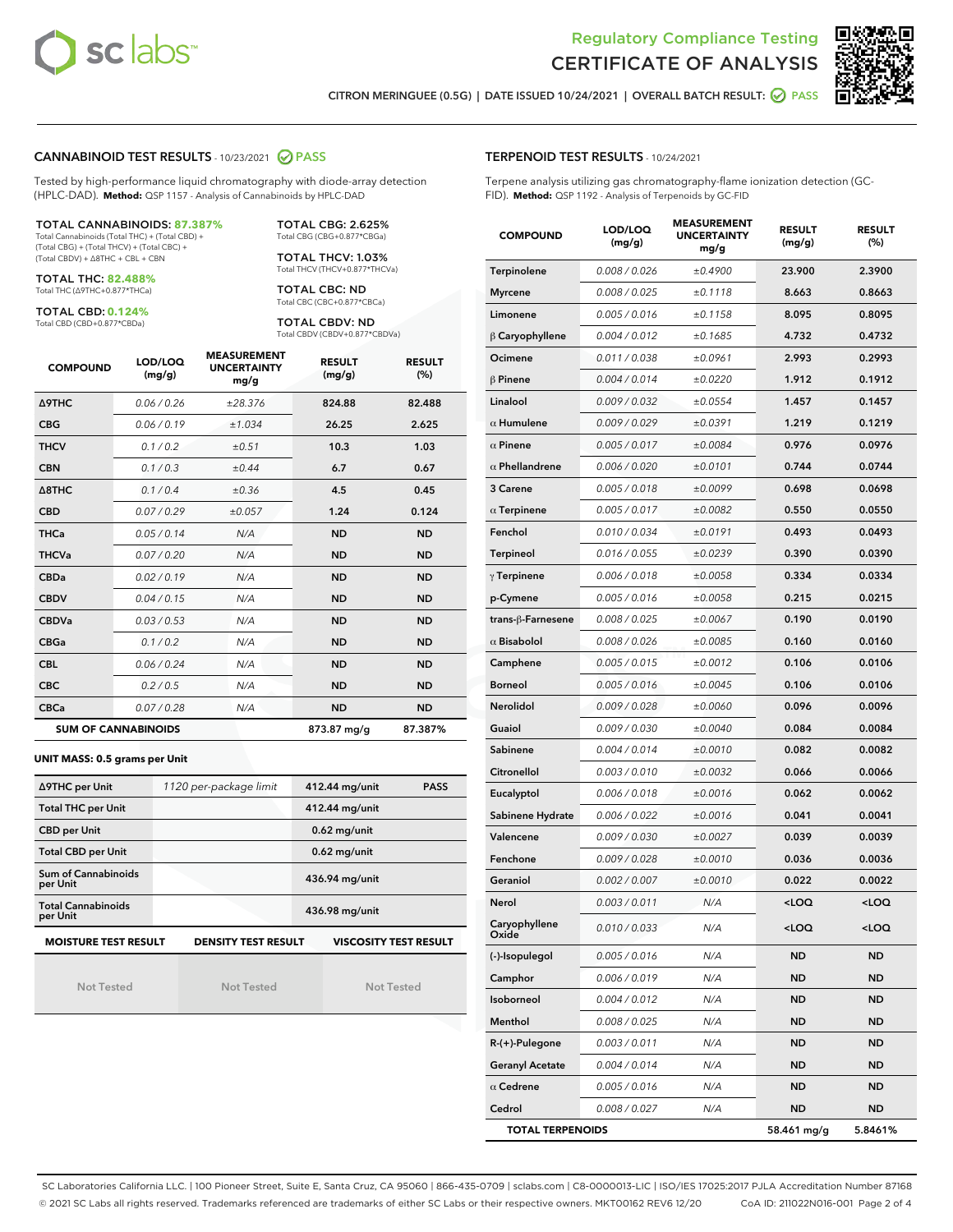



CITRON MERINGUEE (0.5G) | DATE ISSUED 10/24/2021 | OVERALL BATCH RESULT: ☑ PASS

# CATEGORY 1 PESTICIDE TEST RESULTS - 10/24/2021 2 PASS

Pesticide and plant growth regulator analysis utilizing high-performance liquid chromatography-mass spectrometry (HPLC-MS) or gas chromatography-mass spectrometry (GC-MS). \*GC-MS utilized where indicated. **Method:** QSP 1212 - Analysis of Pesticides and Mycotoxins by LC-MS or QSP 1213 - Analysis of Pesticides by GC-MS

| <b>COMPOUND</b>             | LOD/LOQ<br>$(\mu g/g)$ | <b>ACTION</b><br><b>LIMIT</b><br>$(\mu g/g)$ | <b>MEASUREMENT</b><br><b>UNCERTAINTY</b><br>µg/g | <b>RESULT</b><br>$(\mu g/g)$ | <b>RESULT</b> |
|-----------------------------|------------------------|----------------------------------------------|--------------------------------------------------|------------------------------|---------------|
| Aldicarb                    | 0.03 / 0.08            | $\geq$ LOD                                   | N/A                                              | <b>ND</b>                    | <b>PASS</b>   |
| Carbofuran                  | 0.02/0.05              | $\ge$ LOD                                    | N/A                                              | <b>ND</b>                    | <b>PASS</b>   |
| Chlordane*                  | 0.03 / 0.08            | $\ge$ LOD                                    | N/A                                              | <b>ND</b>                    | <b>PASS</b>   |
| Chlorfenapyr*               | 0.03/0.10              | $\ge$ LOD                                    | N/A                                              | <b>ND</b>                    | <b>PASS</b>   |
| Chlorpyrifos                | 0.02 / 0.06            | $\ge$ LOD                                    | N/A                                              | <b>ND</b>                    | <b>PASS</b>   |
| Coumaphos                   | 0.02 / 0.07            | $\ge$ LOD                                    | N/A                                              | <b>ND</b>                    | <b>PASS</b>   |
| Daminozide                  | 0.02 / 0.07            | $\ge$ LOD                                    | N/A                                              | <b>ND</b>                    | <b>PASS</b>   |
| <b>DDVP</b><br>(Dichlorvos) | 0.03/0.09              | $\ge$ LOD                                    | N/A                                              | <b>ND</b>                    | <b>PASS</b>   |
| Dimethoate                  | 0.03 / 0.08            | $\ge$ LOD                                    | N/A                                              | <b>ND</b>                    | <b>PASS</b>   |
| Ethoprop(hos)               | 0.03/0.10              | $\ge$ LOD                                    | N/A                                              | <b>ND</b>                    | <b>PASS</b>   |
| Etofenprox                  | 0.02 / 0.06            | $\ge$ LOD                                    | N/A                                              | <b>ND</b>                    | <b>PASS</b>   |
| Fenoxycarb                  | 0.03/0.08              | $\ge$ LOD                                    | N/A                                              | <b>ND</b>                    | <b>PASS</b>   |
| Fipronil                    | 0.03 / 0.08            | $\ge$ LOD                                    | N/A                                              | <b>ND</b>                    | <b>PASS</b>   |
| Imazalil                    | 0.02 / 0.06            | $\ge$ LOD                                    | N/A                                              | <b>ND</b>                    | <b>PASS</b>   |
| <b>Methiocarb</b>           | 0.02 / 0.07            | $\ge$ LOD                                    | N/A                                              | <b>ND</b>                    | <b>PASS</b>   |
| Methyl<br>parathion         | 0.03/0.10              | $\ge$ LOD                                    | N/A                                              | <b>ND</b>                    | <b>PASS</b>   |
| <b>Mevinphos</b>            | 0.03/0.09              | $\ge$ LOD                                    | N/A                                              | <b>ND</b>                    | <b>PASS</b>   |
| Paclobutrazol               | 0.02 / 0.05            | $\ge$ LOD                                    | N/A                                              | <b>ND</b>                    | <b>PASS</b>   |
| Propoxur                    | 0.03/0.09              | $\ge$ LOD                                    | N/A                                              | <b>ND</b>                    | <b>PASS</b>   |
| Spiroxamine                 | 0.03 / 0.08            | $\ge$ LOD                                    | N/A                                              | <b>ND</b>                    | <b>PASS</b>   |
| <b>Thiacloprid</b>          | 0.03/0.10              | $\ge$ LOD                                    | N/A                                              | <b>ND</b>                    | <b>PASS</b>   |
|                             |                        |                                              |                                                  |                              |               |

# CATEGORY 2 PESTICIDE TEST RESULTS - 10/24/2021 @ PASS

| <b>COMPOUND</b>          | LOD/LOO<br>$(\mu g/g)$ | <b>ACTION</b><br>LIMIT<br>$(\mu g/g)$ | <b>MEASUREMENT</b><br><b>UNCERTAINTY</b><br>$\mu$ g/g | <b>RESULT</b><br>$(\mu g/g)$ | <b>RESULT</b> |
|--------------------------|------------------------|---------------------------------------|-------------------------------------------------------|------------------------------|---------------|
| Abamectin                | 0.03/0.10              | 0.1                                   | N/A                                                   | <b>ND</b>                    | <b>PASS</b>   |
| Acephate                 | 0.02/0.07              | 0.1                                   | N/A                                                   | <b>ND</b>                    | <b>PASS</b>   |
| Acequinocyl              | 0.02/0.07              | 0.1                                   | N/A                                                   | <b>ND</b>                    | <b>PASS</b>   |
| Acetamiprid              | 0.02/0.05              | 0.1                                   | N/A                                                   | <b>ND</b>                    | <b>PASS</b>   |
| Azoxystrobin             | 0.02/0.07              | 0.1                                   | N/A                                                   | <b>ND</b>                    | <b>PASS</b>   |
| <b>Bifenazate</b>        | 0.01/0.04              | 0.1                                   | N/A                                                   | <b>ND</b>                    | <b>PASS</b>   |
| <b>Bifenthrin</b>        | 0.02 / 0.05            | 3                                     | N/A                                                   | <b>ND</b>                    | <b>PASS</b>   |
| <b>Boscalid</b>          | 0.03/0.09              | 0.1                                   | N/A                                                   | <b>ND</b>                    | <b>PASS</b>   |
| Captan                   | 0.19/0.57              | 0.7                                   | N/A                                                   | <b>ND</b>                    | <b>PASS</b>   |
| Carbaryl                 | 0.02/0.06              | 0.5                                   | N/A                                                   | <b>ND</b>                    | <b>PASS</b>   |
| Chlorantranilip-<br>role | 0.04/0.12              | 10                                    | N/A                                                   | <b>ND</b>                    | <b>PASS</b>   |
| Clofentezine             | 0.03/0.09              | 0.1                                   | N/A                                                   | <b>ND</b>                    | <b>PASS</b>   |

| <b>CATEGORY 2 PESTICIDE TEST RESULTS</b> - 10/24/2021 continued |
|-----------------------------------------------------------------|
|-----------------------------------------------------------------|

| <b>COMPOUND</b>               | LOD/LOQ<br>(µg/g) | <b>ACTION</b><br>LIMIT<br>$(\mu g/g)$ | <b>MEASUREMENT</b><br><b>UNCERTAINTY</b><br>µg/g | <b>RESULT</b><br>(µg/g) | <b>RESULT</b> |
|-------------------------------|-------------------|---------------------------------------|--------------------------------------------------|-------------------------|---------------|
| Cyfluthrin                    | 0.12 / 0.38       | 2                                     | N/A                                              | <b>ND</b>               | <b>PASS</b>   |
| Cypermethrin                  | 0.11 / 0.32       | $\mathcal{I}$                         | N/A                                              | <b>ND</b>               | <b>PASS</b>   |
| Diazinon                      | 0.02 / 0.05       | 0.1                                   | N/A                                              | <b>ND</b>               | <b>PASS</b>   |
| Dimethomorph                  | 0.03 / 0.09       | 2                                     | N/A                                              | <b>ND</b>               | <b>PASS</b>   |
| Etoxazole                     | 0.02 / 0.06       | 0.1                                   | N/A                                              | <b>ND</b>               | <b>PASS</b>   |
| Fenhexamid                    | 0.03 / 0.09       | 0.1                                   | N/A                                              | <b>ND</b>               | <b>PASS</b>   |
| Fenpyroximate                 | 0.02 / 0.06       | 0.1                                   | N/A                                              | <b>ND</b>               | <b>PASS</b>   |
| Flonicamid                    | 0.03 / 0.10       | 0.1                                   | N/A                                              | <b>ND</b>               | <b>PASS</b>   |
| Fludioxonil                   | 0.03 / 0.10       | 0.1                                   | N/A                                              | <b>ND</b>               | <b>PASS</b>   |
| Hexythiazox                   | 0.02 / 0.07       | 0.1                                   | N/A                                              | <b>ND</b>               | <b>PASS</b>   |
| Imidacloprid                  | 0.04 / 0.11       | 5                                     | N/A                                              | <b>ND</b>               | <b>PASS</b>   |
| Kresoxim-methyl               | 0.02 / 0.07       | 0.1                                   | N/A                                              | <b>ND</b>               | <b>PASS</b>   |
| Malathion                     | 0.03 / 0.09       | 0.5                                   | N/A                                              | <b>ND</b>               | <b>PASS</b>   |
| Metalaxyl                     | 0.02 / 0.07       | $\overline{c}$                        | N/A                                              | <b>ND</b>               | <b>PASS</b>   |
| Methomyl                      | 0.03 / 0.10       | $\mathcal{I}$                         | N/A                                              | <b>ND</b>               | <b>PASS</b>   |
| Myclobutanil                  | 0.03 / 0.09       | 0.1                                   | N/A                                              | <b>ND</b>               | <b>PASS</b>   |
| Naled                         | 0.02 / 0.07       | 0.1                                   | N/A                                              | <b>ND</b>               | <b>PASS</b>   |
| Oxamyl                        | 0.04 / 0.11       | 0.5                                   | N/A                                              | <b>ND</b>               | <b>PASS</b>   |
| Pentachloronitro-<br>benzene* | 0.03/0.09         | 0.1                                   | N/A                                              | <b>ND</b>               | <b>PASS</b>   |
| Permethrin                    | 0.04 / 0.12       | 0.5                                   | N/A                                              | <b>ND</b>               | <b>PASS</b>   |
| Phosmet                       | 0.03 / 0.10       | 0.1                                   | N/A                                              | <b>ND</b>               | <b>PASS</b>   |
| Piperonylbu-<br>toxide        | 0.02 / 0.07       | 3                                     | N/A                                              | <b>ND</b>               | <b>PASS</b>   |
| Prallethrin                   | 0.03 / 0.08       | 0.1                                   | N/A                                              | <b>ND</b>               | <b>PASS</b>   |
| Propiconazole                 | 0.02 / 0.07       | 0.1                                   | N/A                                              | <b>ND</b>               | <b>PASS</b>   |
| Pyrethrins                    | 0.04 / 0.12       | 0.5                                   | N/A                                              | <b>ND</b>               | <b>PASS</b>   |
| Pyridaben                     | 0.02 / 0.07       | 0.1                                   | N/A                                              | <b>ND</b>               | <b>PASS</b>   |
| Spinetoram                    | 0.02 / 0.07       | 0.1                                   | N/A                                              | <b>ND</b>               | <b>PASS</b>   |
| Spinosad                      | 0.02 / 0.07       | 0.1                                   | N/A                                              | <b>ND</b>               | <b>PASS</b>   |
| Spiromesifen                  | 0.02 / 0.05       | 0.1                                   | N/A                                              | <b>ND</b>               | <b>PASS</b>   |
| Spirotetramat                 | 0.02 / 0.06       | 0.1                                   | N/A                                              | <b>ND</b>               | <b>PASS</b>   |
| Tebuconazole                  | 0.02 / 0.07       | 0.1                                   | N/A                                              | <b>ND</b>               | <b>PASS</b>   |
| Thiamethoxam                  | 0.03 / 0.10       | 5                                     | N/A                                              | <b>ND</b>               | <b>PASS</b>   |
| Trifloxystrobin               | 0.03 / 0.08       | 0.1                                   | N/A                                              | <b>ND</b>               | <b>PASS</b>   |

SC Laboratories California LLC. | 100 Pioneer Street, Suite E, Santa Cruz, CA 95060 | 866-435-0709 | sclabs.com | C8-0000013-LIC | ISO/IES 17025:2017 PJLA Accreditation Number 87168 © 2021 SC Labs all rights reserved. Trademarks referenced are trademarks of either SC Labs or their respective owners. MKT00162 REV6 12/20 CoA ID: 211022N016-001 Page 3 of 4